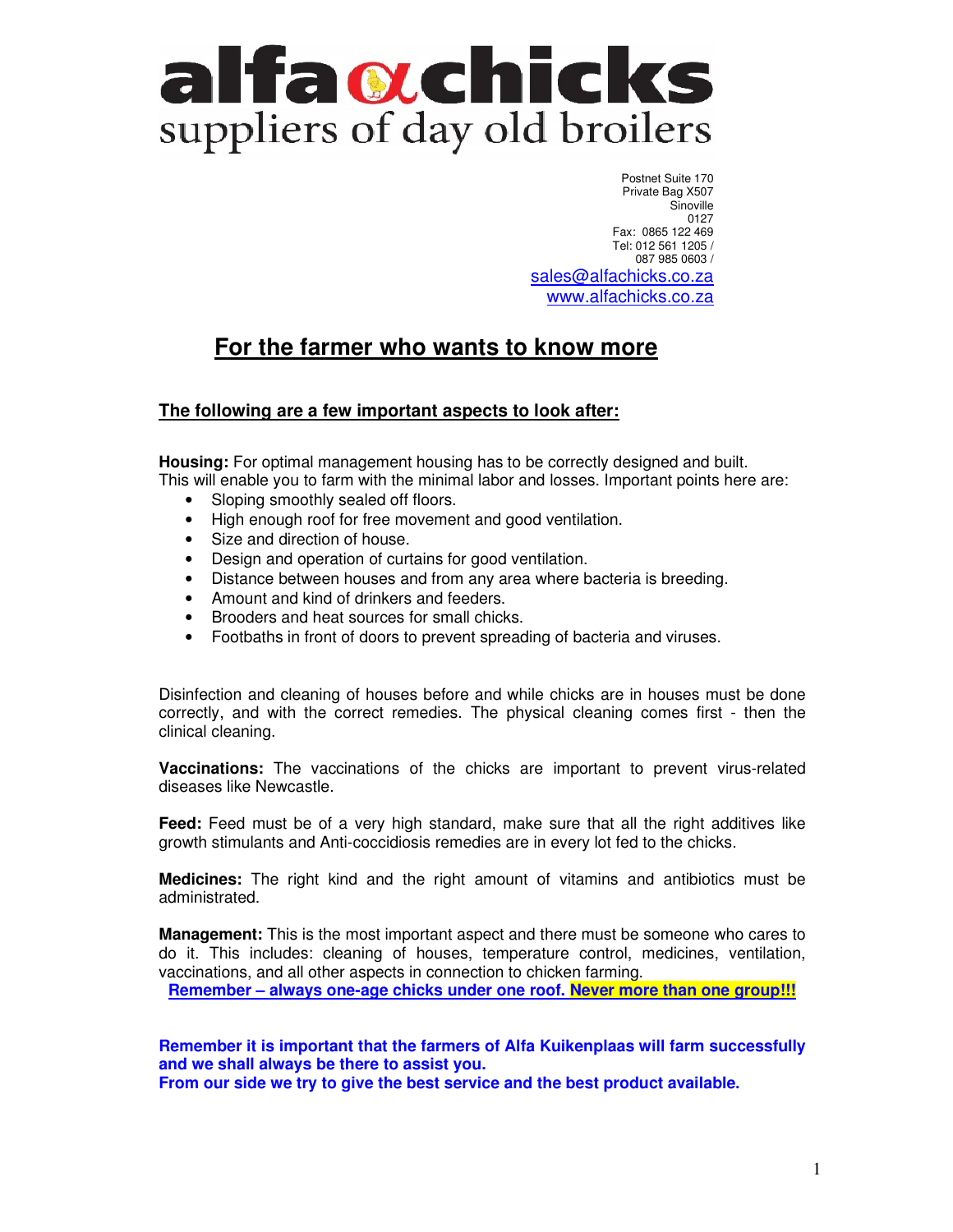### **Suggested Chicken House**

#### **The photos opposite show how a chicken house should be built:**

A Sloping grano floor worked off smoothly and sealed with "stone sealer". This will prevent bacteria from penetrating the porous surface and will help the cleaning process to be done correctly.

The wall on the long side must only be 300 millimeters high, and also smoothly plastered and sealed off with stone sealer on the inside. It may be as long as necessary to get the necessary floor space. The direction must be from east to west. The wall on the short sides must go right up to the pitch of the roof. The insides must be smoothly plastered and sealed with stone sealer. The length can be from 6 to 12 meters, depending on the length of the long sides. If the long sides are less than 20 meters the short sides must not exceed 8 meters.

The opening between the low wall and the roof as well as the opening in the pitch of the roof must be closed off with bird mesh.

The opening in the roof pith must have a flap to regulate airflow.

The eaves of the roof must be 1.5 meters, and the headspace inside must be high enough to stand up straight.

Curtains must be secured on the bottom and the top must be loose. Lower the curtain to open for more ventilation. Use a pulley system as seen on the photo below.

Two doors are used, the big door allows a vehicle in, and the small door is for daily workers. It is not necessary for a big door if the house is too small.

A footbath is necessary inside the house in front of the doors. Construct it in such a way that workers are forced to walk trough it.

Concrete paving around the house will keep water and weeds away to prevent bacteria growth.

A 100 or 200-liter water tank on the outside to supply water to automatic drinkers and administered medicine is essential. See that it has a good lid to keep birds, insects and bacteria away.

Floor surface must allow 1 square meter per 8 birds. Supply 1 automatic drinker and 3 tubefeeders per 100 birds.





#### **Placing of birds:**

Screen a quarter of the house off with a plastic sail to get a tent effect. This will prevent energy loss. Get the temperature to the desired level before chicks are placed. Keep plus minus 2 weeks in tent then take it off. Ensure that tent always has good ventilation.

Give ventilation from day 3 and increase rapidly every day, dependable on the weather. Never close ventilation completely. Rather supply more heat.

Use a fan heater with other heat sources in house; ensure no direct wind near ground level. (Draught)

Screen a quarter of the house off of the rest with a plastic sail to get a tent effect. This will help to prevent energy loss. Get temperature to desired level before chicks are placed. Keep plus minus 2 weeks in tent then take off. Ensure that tent always have good ventilation.

Give ventilation from day 3 and increase rapidly every day, dependable on the weather. Never close ventilation completely. Rather supply more heat.

Use a fan heater with other heat sources in house, ensure no direct wind near ground level.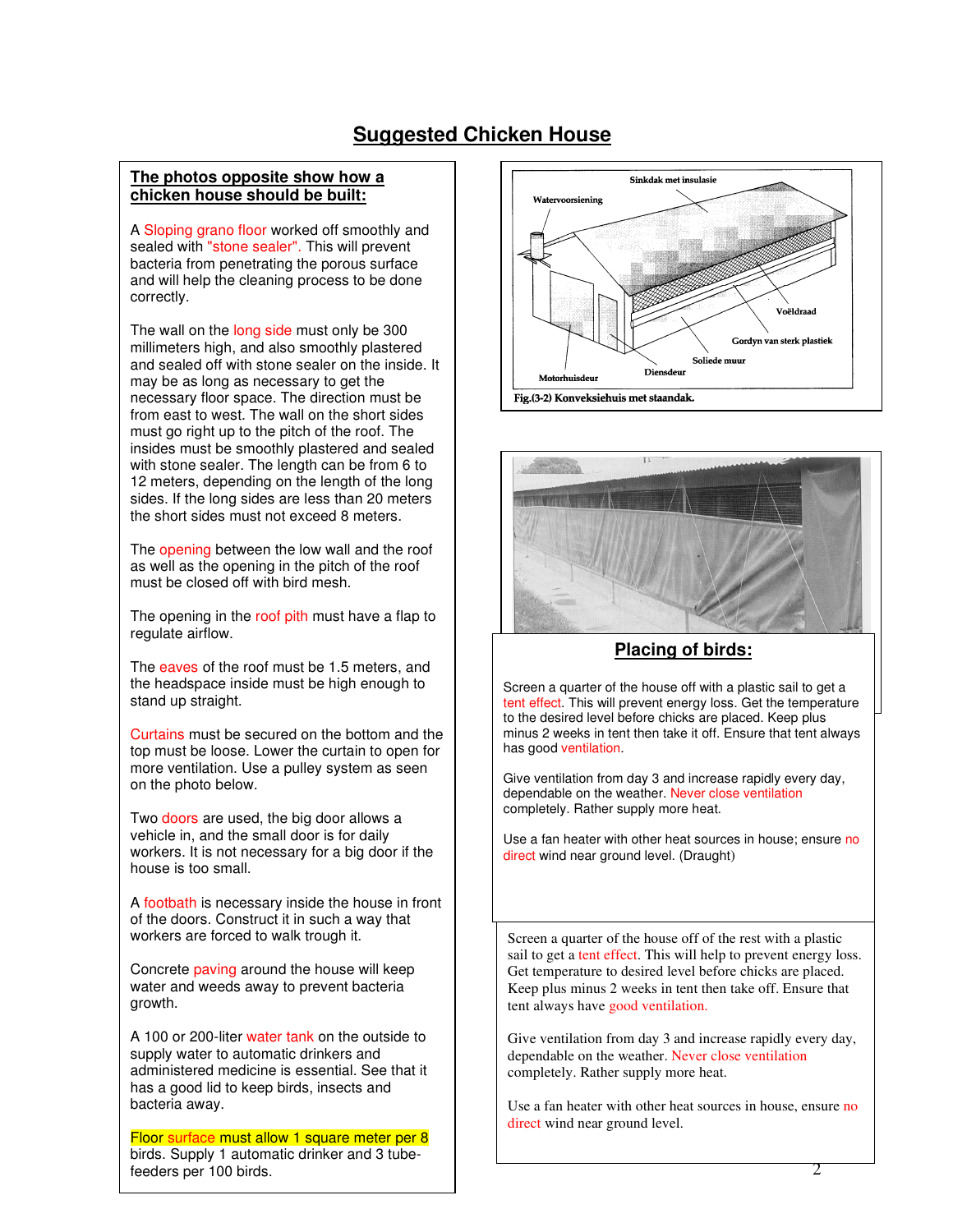# **Management program.**

- 1. Clean and disinfect houses and equipment prior to placing birds. **Methods:** Take out all litter. Dispose of litter not near houses. Wash house from top to bottom with hi-pressure machine or scrub with soap and water. Wash roof, walls, floors and equipment. Rinse every part thoroughly with clean water. If floor is constructed correctly, all the water should drain out of the house. Leave to dry. Spray whole house and all equipment with Virukill or Virkon S.
- 2. Put a bedding of white pine **shavings**, 100mm thick on floor. This bedding must be turned over every week to prevent it to from forming a hard crust. Change shavings where they get wet.
- 3. Provide enough **water drinkers and feeders**. 1 Automatic drinker and 3 Tube feeders per 100 chicks. The first 3 days 2 extra 4-litre founts per 100 chicks should be provided. See that water drinkers are correctly adjusted and that there are no leaks.
- 4. Fosbac plus T and Vitamins must be in drinking water for first 3 days. See the medicine program.
- 5. **Temperature** must be stabilized 3 hours before chicks arrive at farm. The ideal temperature for day old chicks is between 32°C and 35°C. Lower the temperature every second day with ½ degree Celsius. At 28 days a temperature of 20°C must be achieved.
- 6. **Ventilation**: give more everyday as chicks grow. Allow food ventilation from day 2. Never reduce ventilation to achieve a desired temperature – give more heat on chicken level.
- **7.** Feed **Broiler starter crumbs** of a very high standard for the first 21 days (2 bags 50kg each- per 100 chicks). Feed **Broiler growing pellets** from day 22 to 42 (5 bags – 50kg each – per 100 chicks). Use feed with an additive against Coccidiosis. From day 43 give **Broilers finisher** (50kg). **This is recommendation only and is subject to management, feed quality, feed range and climate.**
- 8. Vaccinate he correct days and with the correct method and always use vitamins 2 days before and 2 days after vaccination. Use vitamins 2 days before chickens are to be caught.
	- 9. Keep good record of culls, deaths, feed used, temperature, medicine and vaccinations given.
	- 10. Buy a book from us about broilers, please see pricelist.
	- 11. Look after your business and be there at least twice a day.
	- 12. Enjoy your farming and make a good profit.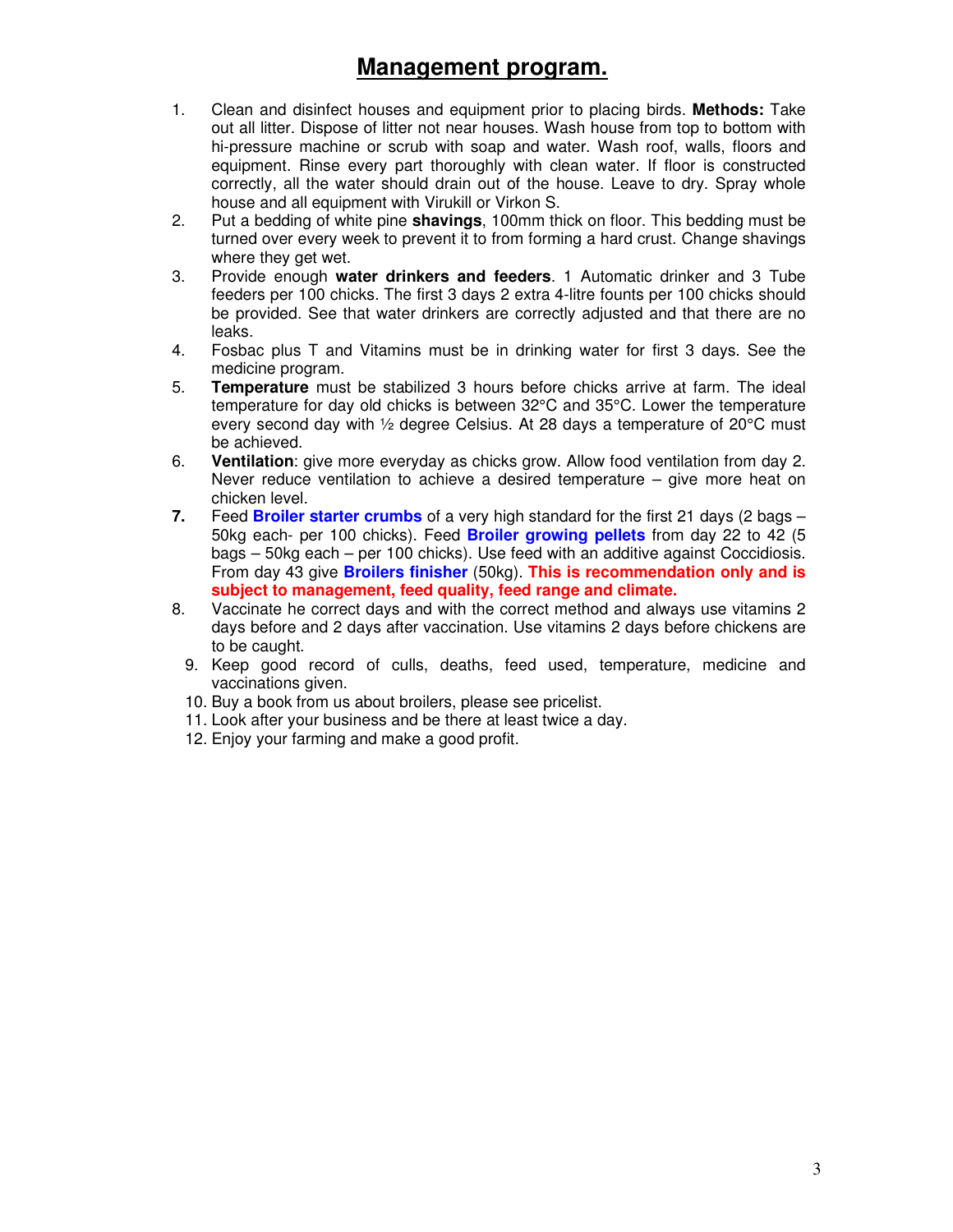# **Medicine program**

| <b>Day</b>              | <b>Vitamines</b> | <b>Bactefort</b> | Newcastle ND | <b>Bronchitus</b>                                | Bedgen 40  |
|-------------------------|------------------|------------------|--------------|--------------------------------------------------|------------|
|                         |                  |                  |              |                                                  |            |
| 1                       | <b>Yes</b>       | <b>Yes</b>       |              |                                                  |            |
| $\overline{\mathbf{2}}$ | <b>Yes</b>       | <b>Yes</b>       |              |                                                  |            |
| 3                       | <b>Yes</b>       | <b>Yes</b>       |              |                                                  |            |
| 4                       | <b>Yes</b>       |                  |              | If recommended after tests                       |            |
| $\overline{\mathbf{5}}$ | <b>Yes</b>       |                  |              |                                                  |            |
| $6\phantom{a}$          |                  |                  |              |                                                  |            |
| $\overline{7}$          |                  |                  |              |                                                  | <b>Yes</b> |
| $\boldsymbol{8}$        |                  |                  |              |                                                  | <b>Yes</b> |
| $\boldsymbol{9}$        |                  |                  |              |                                                  | <b>Yes</b> |
| 10                      |                  |                  |              |                                                  | <b>Yes</b> |
| 11                      |                  |                  |              |                                                  |            |
| 12                      | <b>Yes</b>       |                  |              |                                                  |            |
| 13                      | <b>Yes</b>       |                  |              |                                                  |            |
| 14                      | <b>Yes</b>       |                  | <b>Yes</b>   |                                                  |            |
| 15                      | <b>Yes</b>       |                  |              |                                                  |            |
| 16                      |                  |                  |              |                                                  |            |
| 17                      |                  |                  |              |                                                  |            |
| 18                      |                  |                  |              |                                                  |            |
| 19                      | <b>Yes</b>       | <b>Yes</b>       |              |                                                  |            |
| 20                      | <b>Yes</b>       | <b>Yes</b>       |              |                                                  |            |
| 21                      | <b>Yes</b>       | <b>Yes</b>       |              |                                                  |            |
| 22                      |                  |                  |              |                                                  |            |
| 23                      |                  |                  |              |                                                  |            |
| 24                      |                  |                  |              |                                                  | <b>Yes</b> |
| 25                      |                  |                  |              |                                                  | <b>Yes</b> |
| 26                      | <b>Yes</b>       |                  |              |                                                  | <b>Yes</b> |
| 27                      | <b>Yes</b>       |                  |              |                                                  | <b>Yes</b> |
| 28                      | <b>Yes</b>       |                  | <b>Yes</b>   |                                                  | <b>Yes</b> |
| 29                      | <b>Yes</b>       |                  |              |                                                  |            |
| 30                      | <b>Yes</b>       |                  |              |                                                  |            |
| 31                      |                  |                  |              |                                                  |            |
| 32                      |                  |                  |              |                                                  |            |
| 33                      | <b>Yes</b>       |                  |              |                                                  |            |
| 34                      | Yes              |                  |              |                                                  |            |
| 35                      |                  |                  |              |                                                  |            |
| 36                      |                  |                  |              |                                                  |            |
| 37                      |                  |                  |              |                                                  |            |
| 38                      |                  |                  |              |                                                  |            |
| 39                      |                  |                  |              |                                                  |            |
| 40                      |                  |                  |              |                                                  |            |
| 41                      | <b>Yes</b>       |                  |              |                                                  |            |
| 42                      |                  |                  |              | Chickens are ready to be caught and slaughtered. |            |

a. Spray Virukill once a week in house, and Virukill mist over chicks.<br>b. Gumborro vaccination must not be administered unless you are a b. Gumborro vaccination must not be administered unless you are advised to use it on the farm.

c. If birds must be slaughtered, don't feed them from the previous day. This enables a cleaner slaughtering process. The crop will come out clean and easy.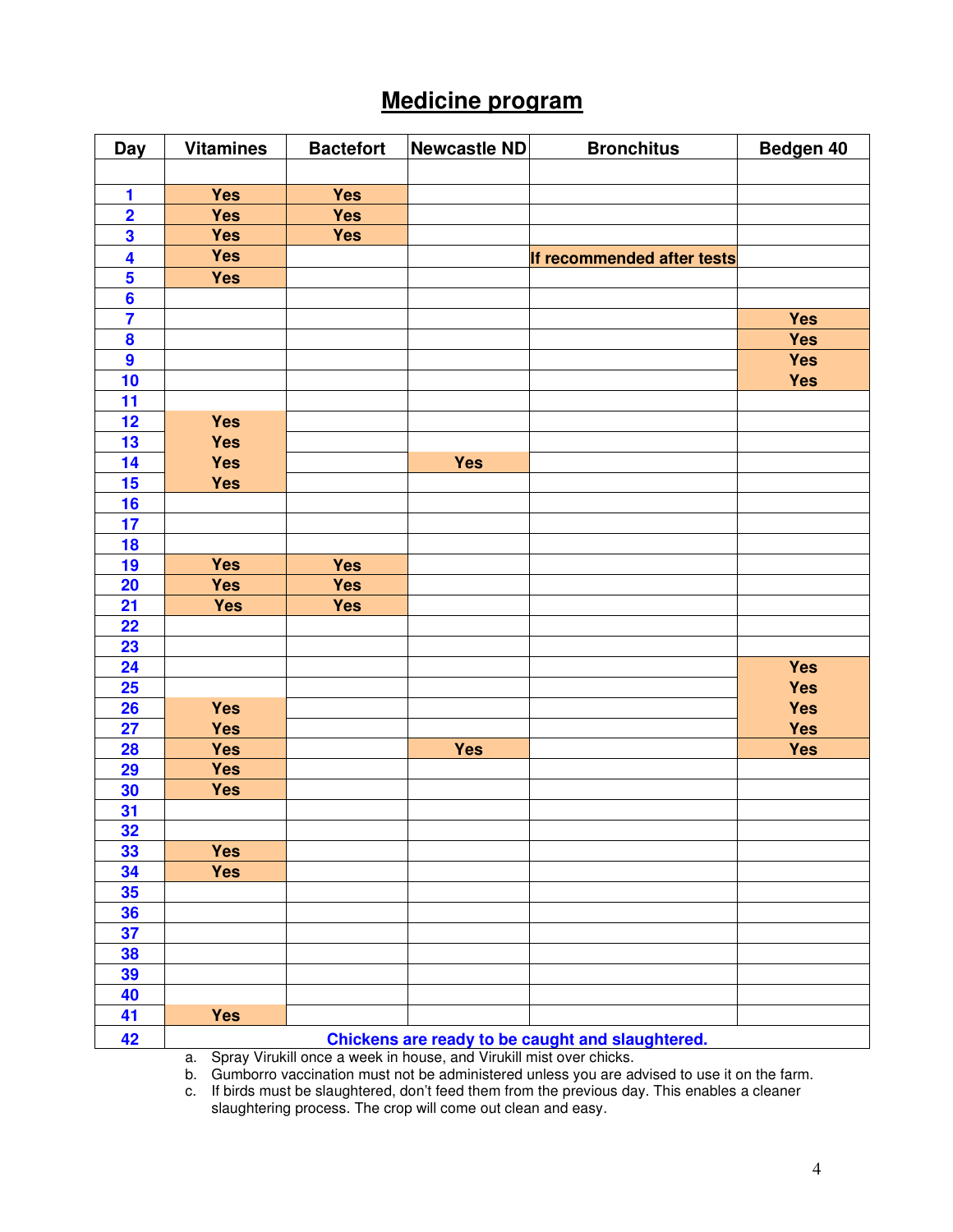#### **How to use vaccines and medicines**

#### **Vaccines**

All the freeze-dried vaccines in the small bottles have to be mixed and administered the same way. As follows; withdraw water 1 to 2 hours before mixing vaccine, dependable on weather, to get chicks thirsty. The smallest doses are 1000: Use **1-liter water per bottle for every day old of chicks**. Now you have a solution for 1000 chicks. If you have less than 1000 chicks start mixing as for 1000 chicks then use only pro-rata the correct amount for your amount of chicks. I.e. if you only have 400 chicks use only 400 milliliter of the solution for every day that they are old. Here is an example. If you want to vaccinate 700 chicks against Newcastle on day 14 - Use 1 bottle Newcastle Avinew vaccine and mix 14 litre water. From this solution only use 7 X 14 = 9.8 litre  $(7 = \text{per day x 14 days})$  of formula is (amount of chicks  $\div$  1000 x days). Dispose the rest in the sun on dry ground. Mix this solution with one desert spoon skimmed milk for virus to life longer. Put out in a lot more drinkers as usual to ensure every bird have got immediately a drinking space. 3 drinkers per 100 chickens will be efficient. After about 1 hour when solution is finished open fresh water again.

#### **Oxytetracycline (OTC)**

For the treatment of sensitive bacterial diseases. Use as instructed. Instructions included on sachet.

#### **Vitamines for stress**

Use at **5-milliliter powder on 8-liter water** or in bulk at **100 gram on 200-litre water**. See medicine program on with days to administer. Vitamins build up the chicks' resistance against diseases. Carmino + contained added amino acids.

#### **Kitasamycin**

For the prevention and treatment of Respiratory Mycoplasmosis. **Mix 100g in 200Lt Water** for 3-5 days to reach a solution of 0.05&.

#### **Cosumix**

A Broad sprectrum antibiotic for assistance in bacterial infections as well for the treatment of Coccidia and Coryza. **Administration is 24mg per litre drinking water for 1 to 5 days, withdrawal period is 24 hours**.

#### **AS WELL AS**

Used for treatment against E-coli and other secondary bacterial infections. E-coli is a stressrelated infections and its course are directly linked to poor ventilation. If chicks do not get enough ventilation from day 1, they will get E-Coli.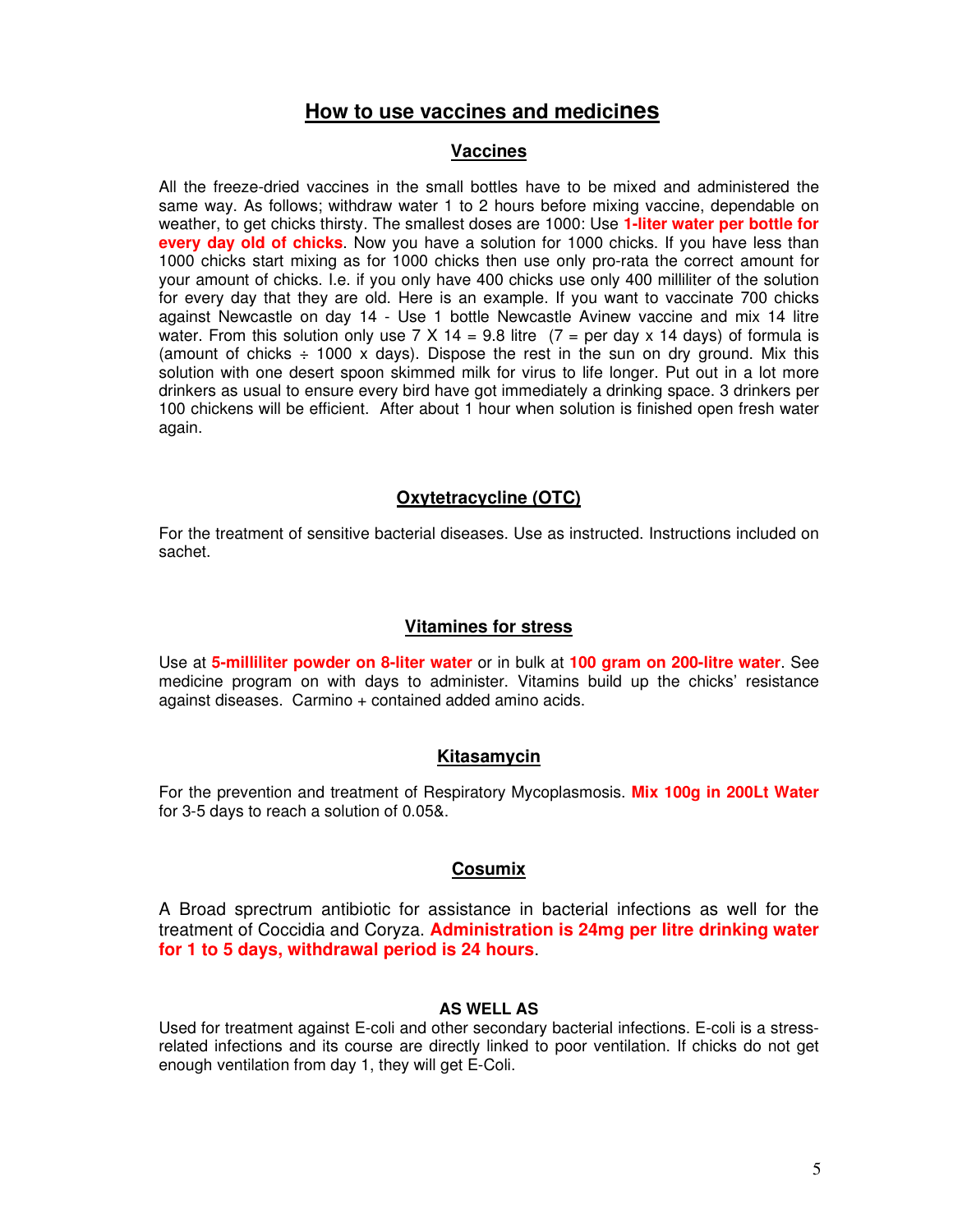#### **Bactefort**

A broad spectrum bacteriostatic antibiotic effective for the prevention and treatment against Gram Positive and Gram Negative bacteria, as well as Mycoplasma. It is used against bacterial challenges prevalent in poultry during the production cycles that are sensitive towards oxytetracyclines. For growth promotion and increased feed efficiency. **Administration is 0.5mg per litre in drinking water or 100mg live mass per day**.

#### **Coli-Mix**

For the treatment of secondary bacterial infections in poultry sensitive to sulphamethoxyperidazine and trimethoprim

#### **Super Air**

Used for the relief of heavy breathing in cases of swollen head syndrome and with trouble of breathing**. Mix 25ml with 2 liters water. Mix with 100 liters drinking water**. Super air is not an antibiotic and should not be given together with antibiotics

#### **Bedgen 40**

Bedgen-40 Liquid is a liver modulator with Choline Chloride and Cynara extract, revitalizing the liver and improving liver function. A healthy liver improves the chick's ability to utilize the feed optimal. Use for 4 days continued in drinking water- **20ml / 10litre water**.

#### **Superstart**

Superstart improves significantly early activity by: boosting antioxidant & electrolyte levels, increase energy availability, thereby, assisting in digestion and enzyme stimulation. **Give for first three days for six hours, 2 kg per 1000-liter water.** 

#### **Gutpro**

Waterlines treatment with the main objective of reducing pathogen levels and organic levels in the water lines and improve gut health. Used in salmonella control programs. **From day 5, once per week. 5 ml per liter water.** 

#### **Voerdokter**

For healthier animals. Ideal for all farm animals. Increases the immunity. Neutralises diarrhea and mycotoxins. Can be used on the shavings to absorb the wetness. **Mix 1kg into 50kg of feed.**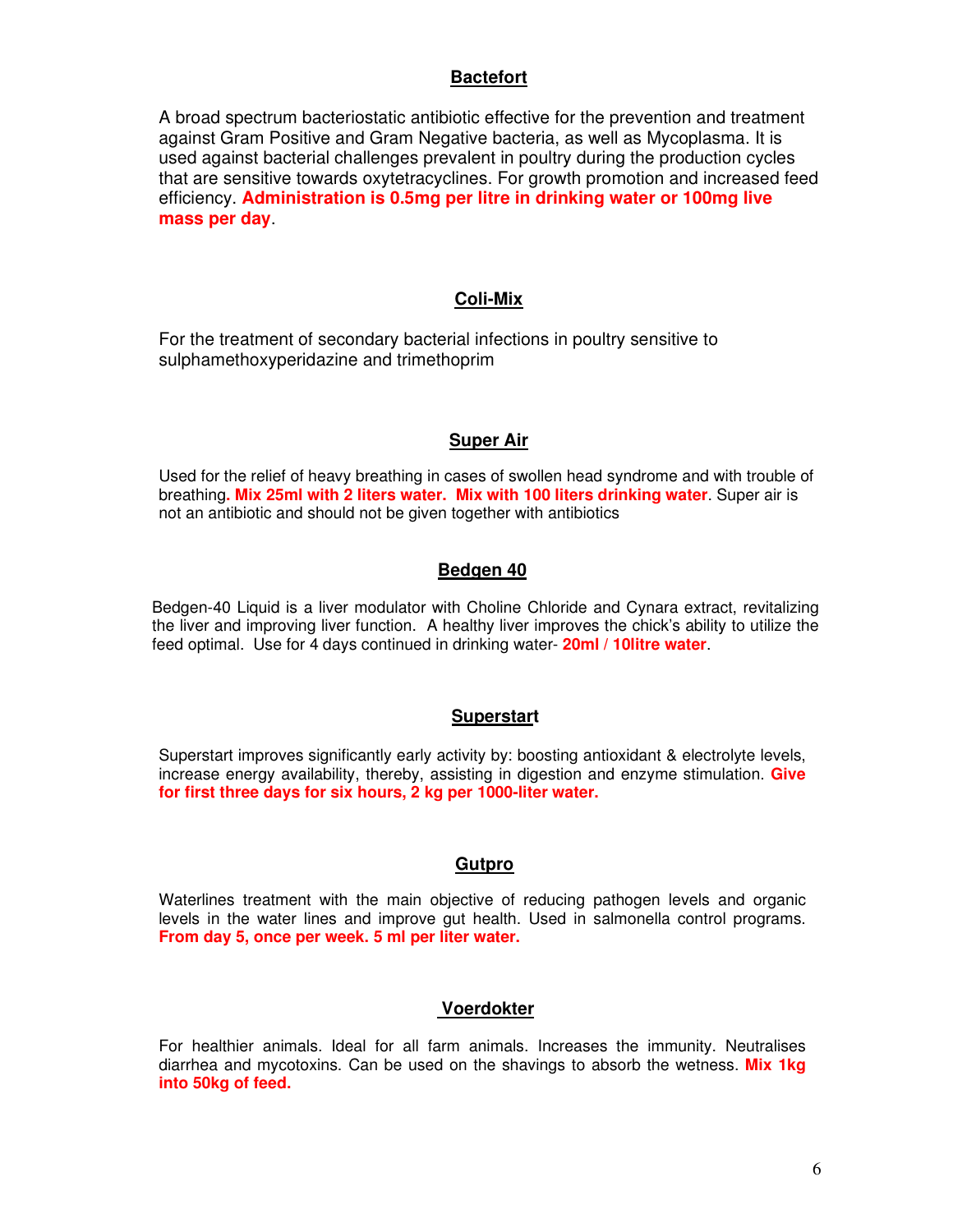### **Disinfectants**

#### **Virukill**

This is the newest on the marked and is tested by Onderstepoort, SABS and Irene experimental station. It seems to be a very good product against **viruses and bacteria**. Use to disinfect houses prior to placing chicks. Also use as a weekly mist-spray over birds as well as on walls and litter. Use continuously in drinking water to stop bacteria spreading between chicks. Virukill have no irritating effect on chicks, and no corrosive effect on metal. Use as described on bottle.

#### **DRM Electric Brooder**

500 Watt 230 Volts<br>2.4 Amps Amps 210 mm Height 390 mm Diameter 1.7 Kg Weight

.

One brooder per 300 chicks in the winter is advised en one brooder per 400 chicks in the summer is advised. Subjected to climate / area and house material.

#### **BIO – BRICK LARGE**

Made of plant materials, ideal for the heating of the chick room, one brick enough for between 200 and 250 chicks. Ashes to be used for compost. **Burns between 4 to 5 hours**.

#### **DIGITAL MINI-MAXI THERMOMETER**

For the minimum and maximum temperature readings in the chick room. Small and easy to handle.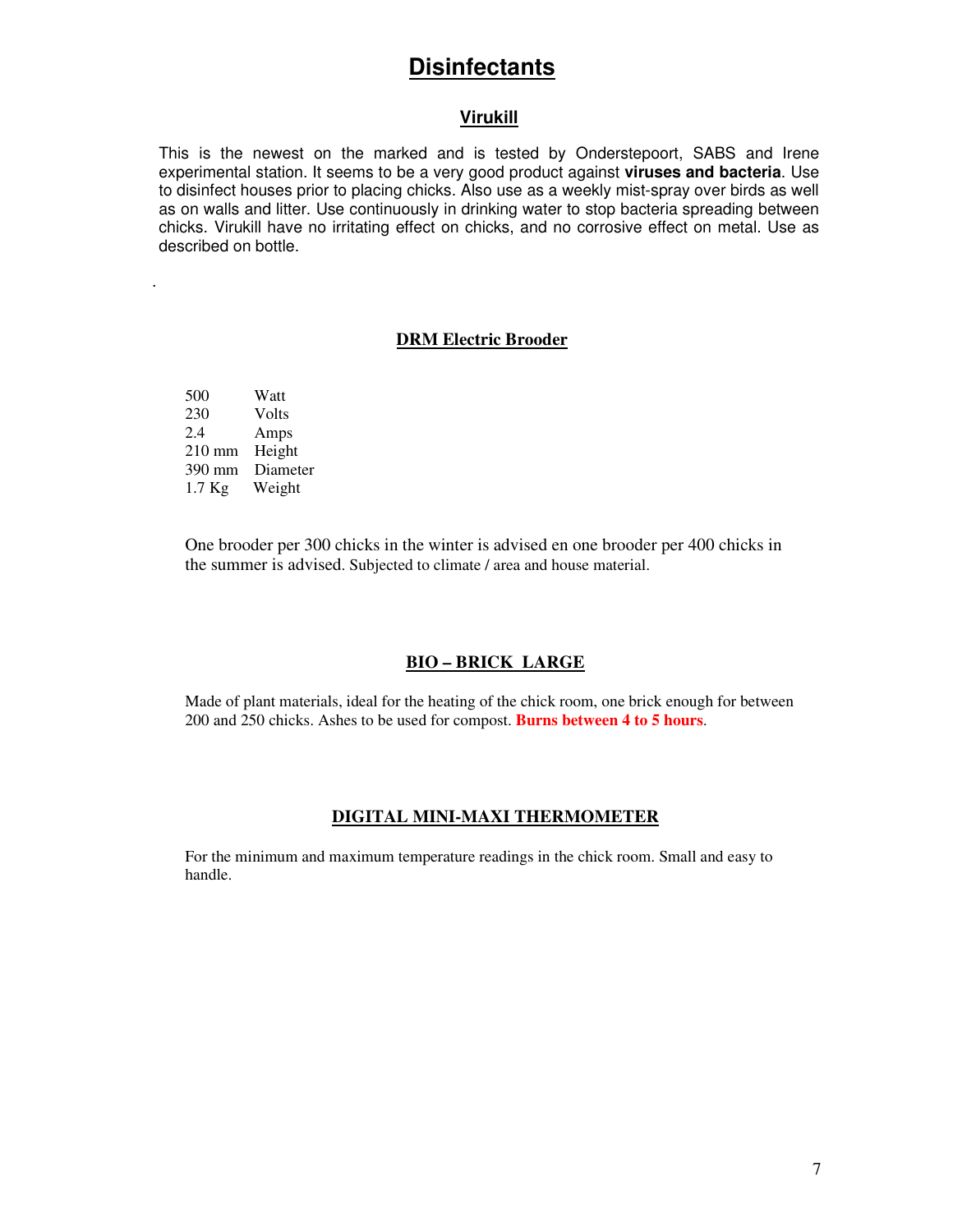

Postnet Suite 170 Private Bag X507 Sinoville 0127 Fax: 0865 122 469 Tel: 012 561 1205 / 087 985 0603 / sales@alfachicks.co.za www.alfachicks.co.za

### **ALFA CHICK'S PRICELIST**

### **Day old Broilers vaccinated against ND**

**Alfa Chicks and management reserves the right to change any prices without any prior notice**

| <b>Prys Increase</b><br>As from: | 2022/07/11     |                     |                |                        |
|----------------------------------|----------------|---------------------|----------------|------------------------|
| <b>Hoeveel</b>                   | <b>BTW</b> uit | <b>BTW</b> in       | Aflewering/box | <b>VAT and Del inc</b> |
| 1 tot 99                         | R9,39          | R <sub>10,80</sub>  | R85,00         | Price per 100          |
| 100 tot 499                      | <b>R8,87</b>   | R <sub>10</sub> ,20 | R85,00         | R <sub>1</sub> 105,00  |
| 500 tot 999                      | <b>R8,78</b>   | R <sub>10</sub> ,10 | R80,00         | R1 090,00              |
| 1000 tot 2999                    | <b>R8,70</b>   | R <sub>10,00</sub>  | R75,00         | R1 075,00              |
| 3000 tot 4999                    | R8,61          | R9,90               | R65,00         | R1 055,00              |
| 5000 tot 9999                    | <b>R8,52</b>   | R9,80               | R60,00         | R1 040,00              |
| 10000 tot 14,999                 | <b>R8,43</b>   | <b>R9,70</b>        | R60,00         | R1 030,00              |
| 15,000 en meer                   | R8.35          | R9.60               | R55,00         | R <sub>1</sub> 015,00  |

### **Equipment**

|                                           |                  | Price per item |
|-------------------------------------------|------------------|----------------|
|                                           |                  |                |
| 10 litre Water fount                      | 1 per 100 chicks | R 159.00       |
| 12 litre water fount                      | 1 per 120 chicks | R 190.00       |
| <b>Automatic Water fount with ballast</b> | 1 per 100 chicks | R 360,00       |
| <b>Bulk Chick Feeder</b>                  | 3 per 100 chicks | R 76.00        |
| <b>Jumbo Round Feed Tray</b>              | 2 per 100 chicks | R 65.00        |
| <b>Ribbed Tube feeder</b>                 | 3 per 100 chicks | R 220.00       |
| Infrared Lamp (250 watt)                  | 2 per 100 chicks | R 210.00       |
| Porcelain Lamp holder                     | as needed        | R 25.00        |
| <b>DRM Electric Brooder</b>               | 1 per 300 chicks | R 1000.00      |
| <b>Bio Brick</b>                          | Large            | R40.00         |
| Live bird crates                          | Per crate        | R455.00        |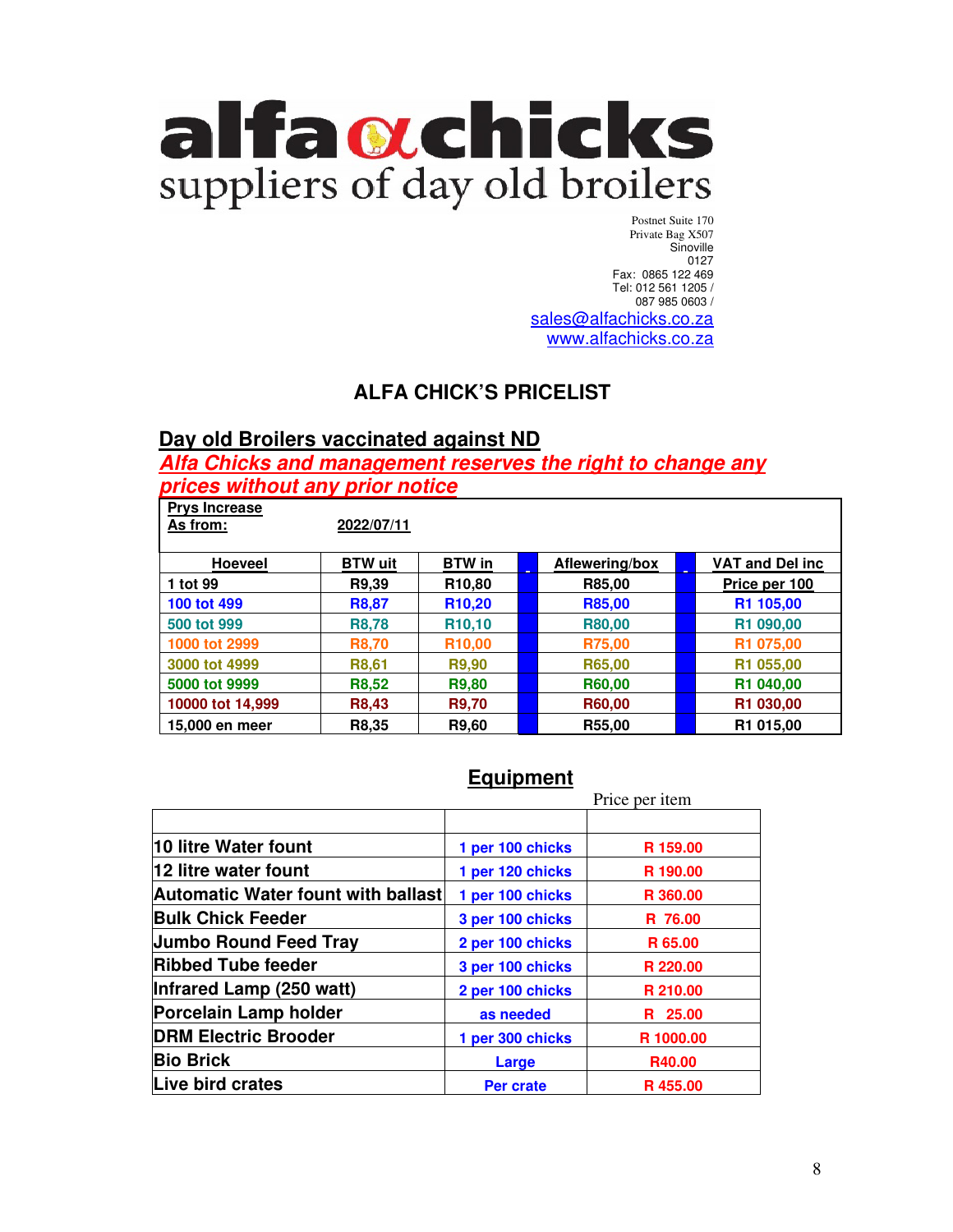# **Vitamins**

| <b>Vitastress</b>  | 950 <sub>o</sub> | R 211.00 |
|--------------------|------------------|----------|
| Anchorvite vitamin | 100a             | R32.00   |
|                    |                  |          |

### **ANTIBIOTICS & MEDICINES**

| Kitasamycin 10%              | 100 <sub>g</sub> | R 55.00             |
|------------------------------|------------------|---------------------|
| <b>Bedgen 40 Antioxidant</b> | <b>250ml</b>     | R 113.00            |
| <b>Bedgen 40 Antioxidant</b> | <b>1litre</b>    | R 265.00            |
| <b>Oxytetracycline (OTC)</b> | 200 <sub>g</sub> | R 56.00             |
| Eliminator                   | 4 <sub>kg</sub>  | <b>No Stock</b>     |
| <b>Cosumix</b>               | 200 <sub>q</sub> | R <sub>120</sub>    |
| <b>Cosumix</b>               | <b>100g</b>      | <b>R70</b>          |
| <b>Coli-Mix</b>              | 25g              | R55.00              |
| Gutpro                       | 1 Liter          | R 88.00             |
| <b>Super Air</b>             | 500 ml           | R 345.00            |
| <b>Superstart</b>            | 1 L              | R 95.00             |
| <b>Bactefort</b>             | 1kg              | R810.00             |
| <b>Bactefort</b>             | 100 <sub>g</sub> | R <sub>100.00</sub> |

# **Disinfectants**

| <b>Virukill</b>                   | <b>250 ml</b> | R 75.00   |
|-----------------------------------|---------------|-----------|
| <b>Virukill</b>                   | <b>1Litre</b> | R 195.00  |
| <b>Virukill</b>                   | <b>5Litre</b> | R 675.00  |
| <b>RBT Eco Residual Sanitizer</b> | 20 Liter      | R 1300.00 |
| GPC 8                             | 5 Liter       | R 375.00  |
|                                   |               |           |

### **Soap**

| <b>Shift</b> | 5 Liter | R 155.00 |
|--------------|---------|----------|